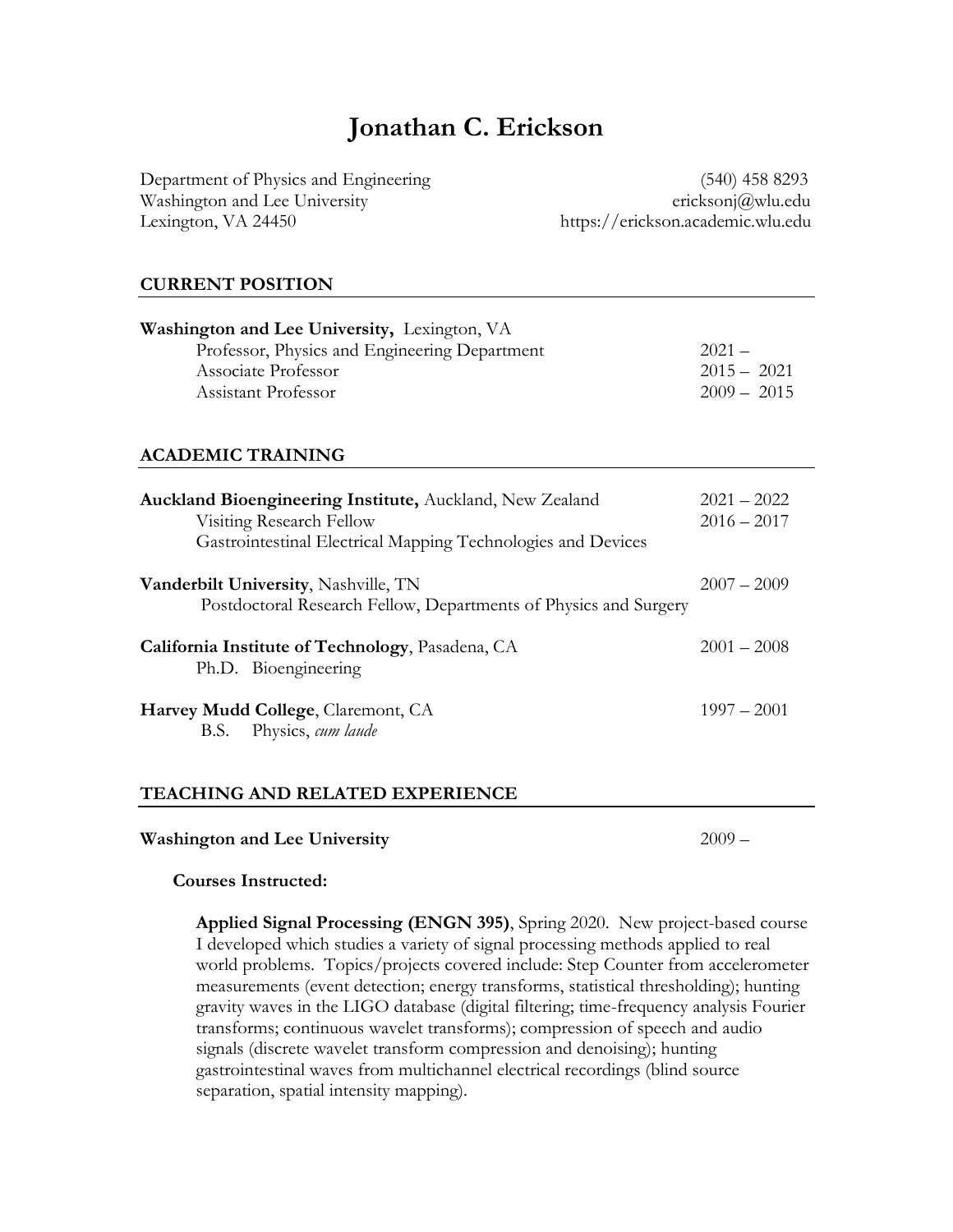**Electrical Circuits with Lab (ENGN/PHYS 207)**, Fall 2009-2014, 2017-2020. Required core course for majors. Topics covered include DC and AC circuit analysis, op-amps, passive and active filters, and microcontrollers interfacing to analog and digital components. Emphasis on hands-on designing, building, testing practical circuits systems (vibration measurement for structural health monitoring; electromyography for prosthetics; LED light organ syncing music to laser light show). Community Based Learning (CBL) partnership with local elementary after school program starting Fall 2019: ["Electric Mondays!"](file:///C:/Users/ericksonj/Box/WandL/promotion_and_tenure/TenureReview/statements_20141123/building%20circuits)

**Electronics (ENGN/PHYS 208)**, Winter 2011, 2012, 2015, 2019, 2021. Projectbased elective course for majors with emphasis on design, construction, and testing of electronics systems for real world applications. Projects integrate microcontrollers, wireless devices, digital sensors (accelerometers, distance sensors, etc.). Past projects have included the **SmartRock** capsule for geological measurements, hi-fi transistor audio amplifiers, wireless communication "spy circuits", and biomedical equipment targeted for the visually impaired.

**Bioengineering, and Bioinspired Design (ENGN/BIOL 267)**, Fall 2010, 2011, 2013, Winter 2015, 2016, 2018, 2020. Elective course I developed which studies animal systems from an integrated physics-engineering-biology perspective. Model systems covered include: mantis shrimp optics; neural interfacing for building insect biobots, kinematics of ocean swimmers (jellyfish, manta rays); bioinspired robotics. Emphasis is placed both on how key principles from biological systems can be integrated into the next generation of human-engineered designs.

**Capstone Design (ENGN 379)**, Winter 2018-2021. Second-half of a year-long sequence. Senior majors work together in teams to design and implement engineering solutions to real-world problems. Project topics span and wide range, including: Hands-free, no-tie shoes for the elderly; SmartGate electronics module for home pets; W&L storm water runoff management; Lexington, VA. traffic study and traffic flow optimization.

**Mathematical Methods for Physics and Engineering (ENGN/PHYS 225)**, Winter 2016, 2018, 2021. Required core course for majors. Topics covered include eigenvalue problems, complex plane analysis, vector calculus, Fourier transforms, ODEs and PDEs.

**Mechanical Vibrations (ENGN 330)**, Winter 2010, 2011, 2014, 2016. Elective course for majors. Topics covered include single and multi-degree of freedom and continuous systems, damped-driven oscillations, stability, force isolation, normal modes, vibration measurement instrumentation, and earthquake engineering.

**Introductory Physics Lab II (PHYS 114)**, Winter 2010. Required core course for majors. Instrumentation and analysis of experiments with electricity and magnetism, simple harmonic motion, geometrical optics, and modern physics.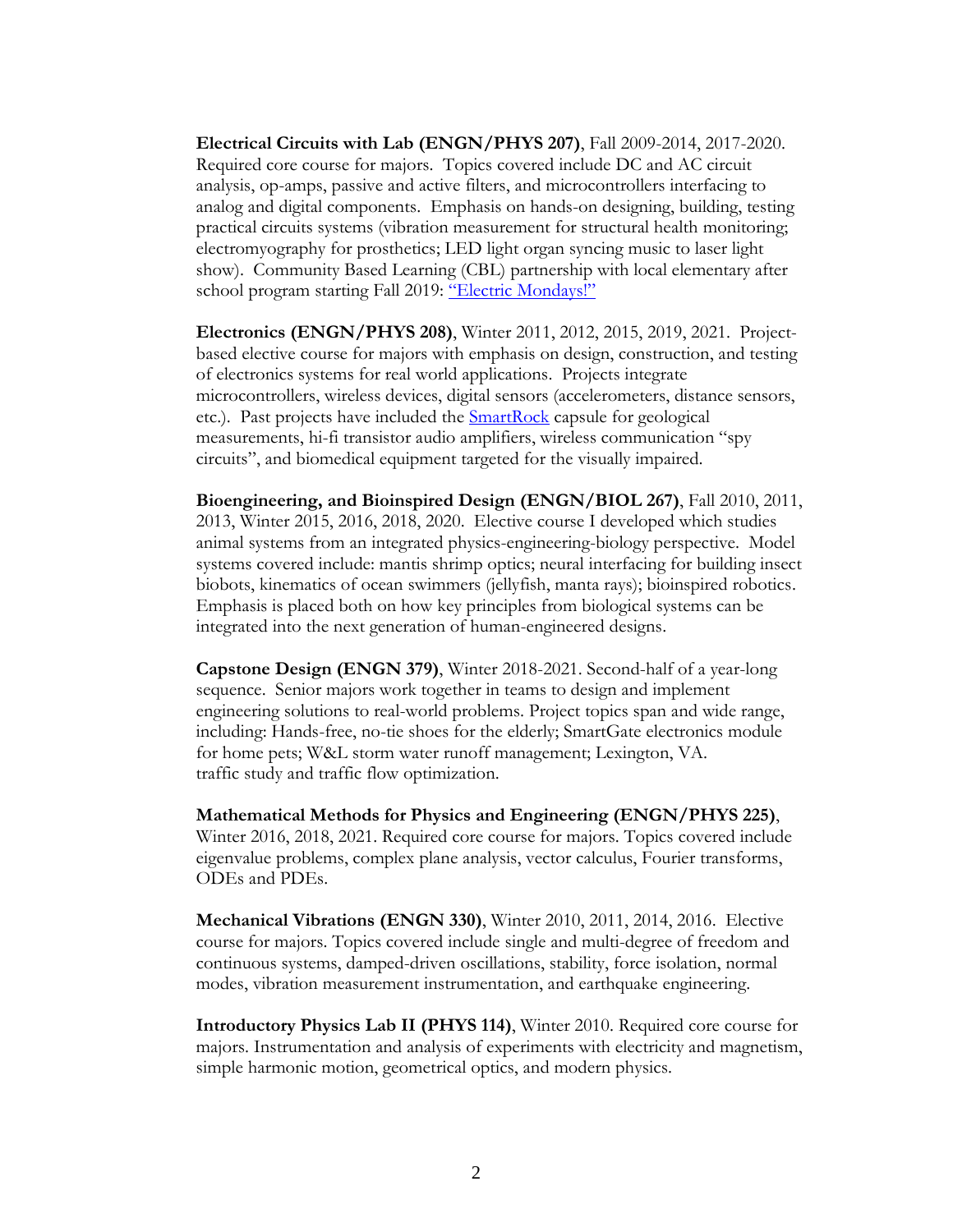**Physics of Music (PHYS/MUS 102)**, Spring 2011, 2012, 2014, 2015, 2016, 2018. Course for non-majors and the musically-inclined. Topics include wave mechanics and modal analysis; design and operational principles of winds, strings, voice, etc.; perception of sound in the human auditory system. Primary mode of inquiry is hands-on investigation to connect scientific quantities to aesthetic qualities of music.

#### **Supervised Research and Independent Study:**

#### **Summer Research Scholar Mentor**

Summer 2021*: Can dry body-surface electrodes be used to non-invasively measure colonic motility?: a meal-response study* (Emily Hassid '22, Elen Stepanyan '22)

Summer 2020*: On the outside looking in: automated method for tracking propagating wavefronts in the distal colon.* (Emily Hassid '22, Lauren Shelby '23, Elen Stepanyan '22, and Jeremy Wharton '23)

Summer 2019*: Mapping cyclic contractions of the colon with high spatial density.* (Beth Reed, '22, Jack Robey '20, Riwaj Shrestha '22, Utkrist Thapa '21, and Jeremy Wharton '23)

Summer 2018*: Electrocolonograpy: body surface recordings detect underlying contractions of the colon in meal response study* (Laura Bruce'20, Andrew Taylor '20, Jack Richman '20, Connor Higgins '20, and Nicole Chin '22)

Summer 2017*: Quantifying and characterizing spike burst activity in ischemic small intestine.* (Alfred Rwagaju '18)

Summer 2016*: In vivo assessment and quantification of new electronics module for measuring gastrointestinal slow waves.* (Jamie Hayes '17)

Summer 2015*: Non-invasive, Low-Cost, Wireless Electronics for Detecting Gastrointestinal Slow Waves* (Jamie Hayes '17, Alfred Rwagaju '18, and Rajwol Joshi '18)

Summer 2014*: Effective Stimulus Parameters and Locomotion Control in Biobot Cockroach*  (María Herrera '16 and Mauricio Bustamante '17); *Optimal Electrode Distance for Mapping Gastrointestinal Wavefront Dynamics* (Joy Putney '16)

Summer 2013*: Biobot Cockroaches: Neural-Electric Interface Control Paradigms.* (Aristide Shingiro '16 and Thomas Bowen '14)

Summer 2012*: Experimental and Computational Study of Connectivity in Chronically Stimulated in vitro Neural Networks* (Alvin Thomas '14 and Upol Ehsan '13)*; Cyborg Cockroach: Techniques and tools for reliable locomotion control (*Jeremy Adkins, '13)

Summer 2011*: Algorithm for Detection of Spikes in Small Bowel: Effects of Induced Ischemia (*Raisa Velasco-Castedo, '12*); Novel Strategies for Steering Directional Heading in Cyborg*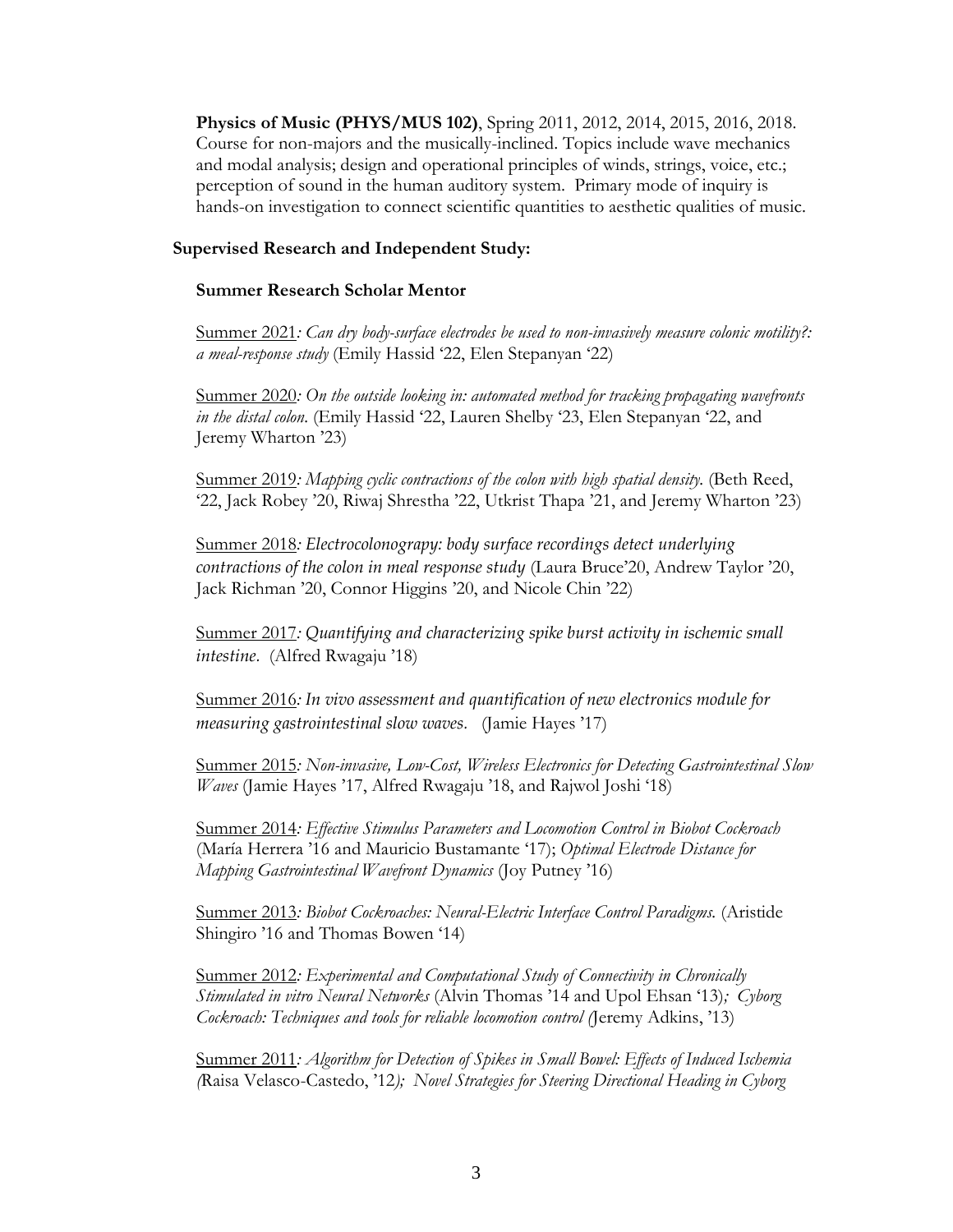*Grasshoppers (*Susie Giampalmo, '12 and Ryan Henner, '12*); Microcontroller and Wireless Control Modules for Cyborg Insects (*Upol Ehsan, '13*)*

Summer 2010: *Construction and Programming of Electrical Stimulus Generator Interfaced to Multi-electrode Array (Upol Ehsan, '13); Digital Image Processing Techniques for Identifying Neurons in Dissociated Cultures (Nay Lin, '11).*

## **Physics and Engineering Senior Honors Thesis Adviser**

Laura Bruce '20. *Is Detection of Colon Motility Waves Possible?: An Investigation of Two Spatial Filtering Techniques with Electrocolonography (EcolG)*

Cort Hammond '15. *Low-cost techniques for assessing the quality of drinking water from biosand filters.*

Alvin Thomas '14. *Plasticity in Dissociated Neuronal Networks under Chronic Stimulation.*

Raisa Velasco-Castedo '12. *Algorithms for and Assesment of Small Intestine Spike Activity During Onset of Ischemia*

Danielle Rosenthal '16. *In Examination of Myelin Debris and Other Factors Involved in Optic Nerve Regeneration* (thesis committee member)

#### **Engineering and Neuroscience Independent Study**

*Smartrock: Wireless electronics module for measuring pressure and kinematics of rock plucking in rivers* (Stevan Kriss '20 and Laws Smith '20; in collaboration with Dr. David Harbor, W&L Geology Department)

*Mapping slow waves and spikes in ischemic small intestine* (Joy Putney '16, Jamie Hayes '17, and Alfred Rwagaju '18)

*Wireless neural-electric stimulus and path-tracking for cockroach biobots* (John Kirby '16 and Ann Catherine Bokinsky, '16)

*Electronics in Music: Harmonic analysis and vacuum-tube amplifier for electric guitar* (Jordan Kearns, '14)

*Computer-automated method for removing artifacts from in-vitro intestinal recordings* (Doug Hilbert '14 and Joy Putney '16)

*Bioinspired packing material: SEM analysis of hickory-nut shell* (Thomas Bowen '14)

*Design and construction of a cost-effective prosthetic knee joint* (Tucker Bourne '12, Dana Fredericks '12, Kat Lawson '12, and Alex Erwin '13)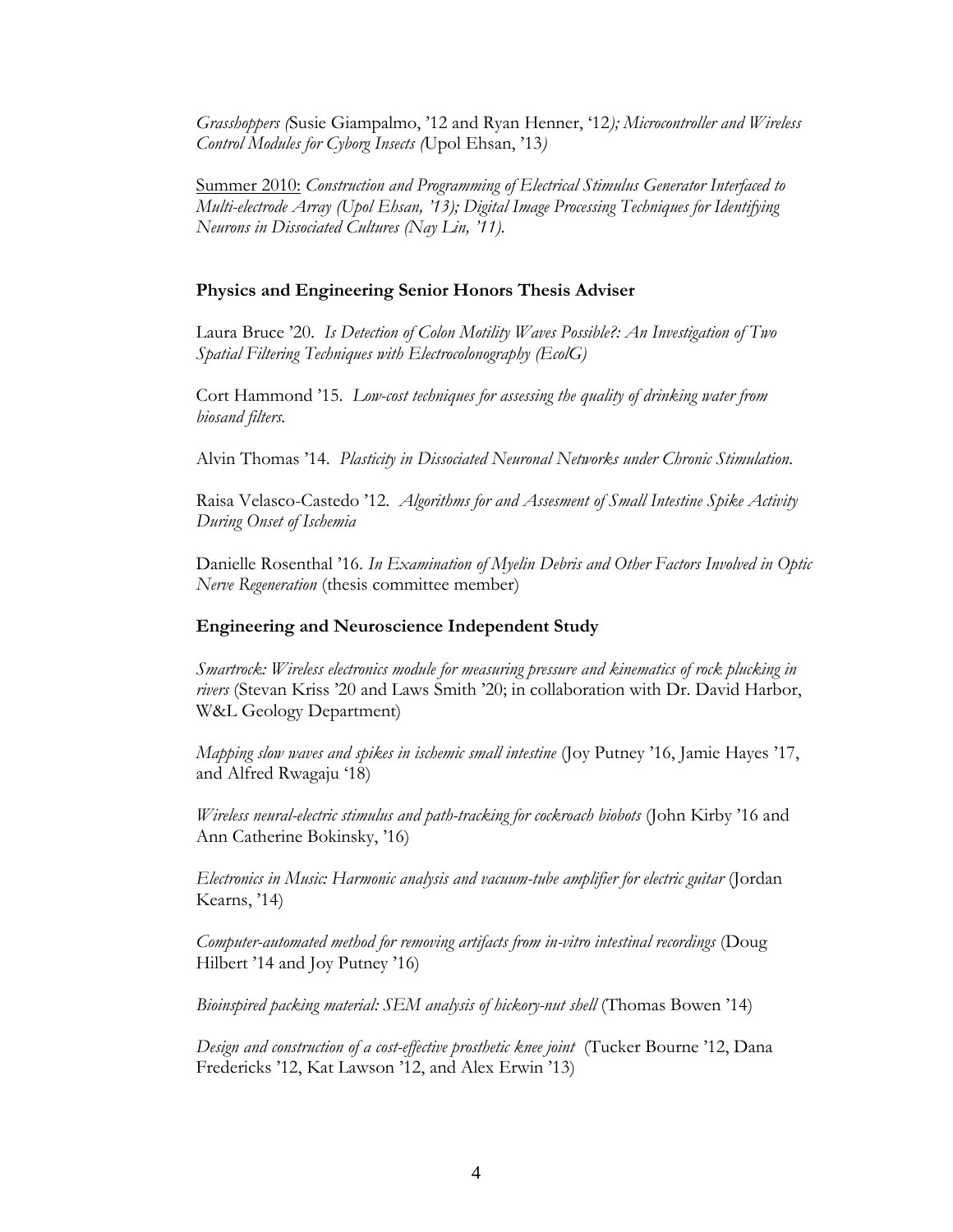| Designing a Low-cost Stimulus Board Interfaced to 60-electrode Multi-electrode Array (Diana<br>Cianciotta, '10 and Annaria Nardone, '10)                                                                         |                                                 |
|------------------------------------------------------------------------------------------------------------------------------------------------------------------------------------------------------------------|-------------------------------------------------|
| Spike-timing Dependent Plasticity for Tuning Cultured Neural Network Information Processing<br>(Maggie Connolly, '11; Ashley Barnes, '13; Katie Strickland, '15)                                                 |                                                 |
| <b>HHMI Student Research Fellow Mentor</b><br>Effects of Chronic Stimulation on Information Processing in Cultured Neural Networks (Olivia<br>Riffle, '12 and Brian Stirling, '12)                               |                                                 |
| Simulations of Network Connectivity Adaptation via Spike-Timing Dependent Plasticity<br>Mechanisms (Blaise Buma, '13).                                                                                           |                                                 |
| <b>Vanderbilt University</b><br>Instructor, Phys 250: Undergraduate Physics Seminar                                                                                                                              | 2009                                            |
| First Presbyterian School (Arcadia, CA)<br>Instructor, AP Physics B                                                                                                                                              | $2006 - 2007$                                   |
| <b>California Institute of Technology</b><br>Teaching Assistant, Ph/Bi 103: Neuroscience for Physicists and Engineers<br>Teaching Assistant, ME 35: Statics and Dynamics<br>Summer Undergraduate Research Mentor | $2005 - 2006$<br>$2004 - 2005$<br>$2003 - 2005$ |
| Marshall Fundamental School (Altadena, CA)<br>Caltech Classroom Connection Volunteer and occasional lecturer: AP Calculus                                                                                        | $2005 - 2006$                                   |
| Say YES! Community Outreach (Pomona, CA)<br>Tutor and mentor for disadvantaged youth                                                                                                                             | $2000 - 2001$                                   |
|                                                                                                                                                                                                                  |                                                 |

## **RESEARCH INTERESTS and EXPERIENCE**

#### **Current Research Interests:**

1. **Signal processing and electronics hardware for mapping the gastrointestinal function:** Developing automated methods and low-cost, opensource electronics to measure and classify gastrointestinal electrical activity propagation patterns for diagnosis and treatment of disease states.

2. **Neural-electrical interfacing for biobot insect applications:** Developing strategies, techniques, and instrumentation for controlling locomotion in hybrid insect-robots.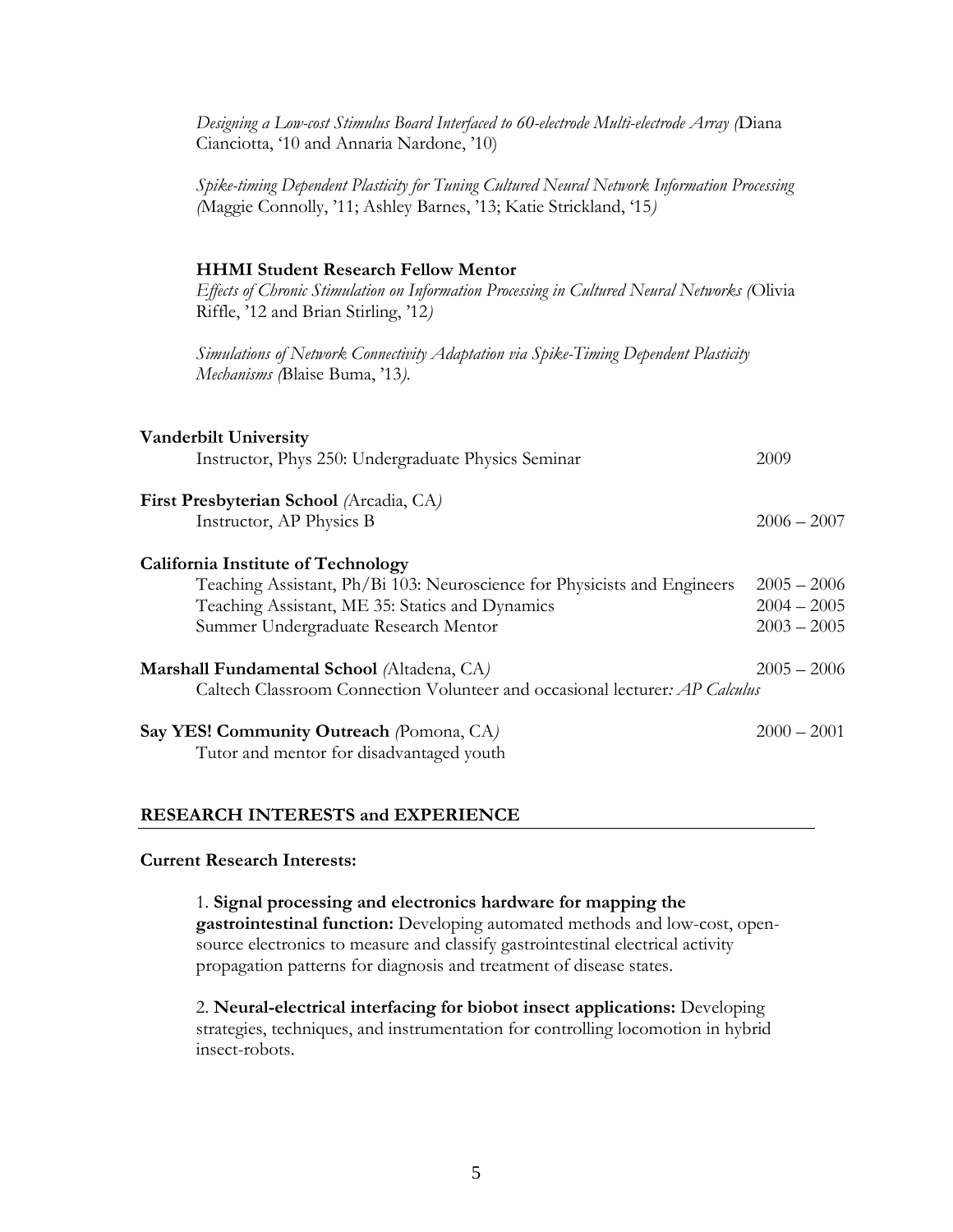**Postdoctoral Research:** Developed semi-blind signal processing algorithms and pattern classification techniques for noninvasive identification of gastrointestinal (GI) electrical activity from biomagnetic (SQUID) recordings.

**Ph.D. Thesis Research:** Developed a MEMS neurochip that interfaces cultured neural networks to a computer for long-term investigation of developing connectivity and plasticity.

# **ACTIVE COLLABORATORS**

Gastrointestinal Systems Group, Auckland Bioengineering Institute, New Zealand. *Developing signal processing tools and investing electrical activity in the gastrointestinal system* 

Prof. David Harbor, W&L Geology Department. *Smartrock: Wireless electronics module for measuring pressure and kinematics of rock plucking in rivers*

Dr. Nikolas Perentos, Cognition and Neural Plasticity Lab Ludwig Maximillians-Universtat, Munich, Germany. *Open-source miniature hardware for brain studies in ambulatory animal model*

Dr. William Schreiber, Department of Psychology, Elon University, USA. *Automated image processing for quantifying adaptive stimulus-response behaviors in ants.*

# **PATENTS and BUSINESS CONCERNS**

*System and Method for Mapping Gastro-Intestinal Electrical Activity.* (2012) New Zealand patent 579235 of O'Grady G, Du P, Erickson J, Cheng LK, Pullan AJ.

*Fleximap*: research consultant [\(http://www.fleximap.co.nz/\)](http://www.fleximap.co.nz/), start-up company for custom gastrointestinal analysis system lab systems.

*Alimetry:* Science advisory board member [\(http://www.fleximap.co.nz/\)](http://www.fleximap.co.nz/), start-up company developing novel noninvasive gastrointestinal innovations for clinical care based in Auckland, NZ.

# **REFEREED JOURNAL PUBLICATIONS** (\* = Student Co-author)

**Erickson J**, Bruce L\*, Taylor A\*, Higgins C\*, Richman J\*, Wells C, and O'Grady G. (2019) Electrocolonography: Non-invasive detection of colonic cyclic motor activity from multielectrode body surface recordings, *IEEE Trans. Biomed. Engn.;* 67(6): 1628 -1637. [\[doi:](https://ieeexplore.ieee.org/document/8839813?source=authoralert)  [10.1109/TBME.2019.2941851\]](https://ieeexplore.ieee.org/document/8839813?source=authoralert)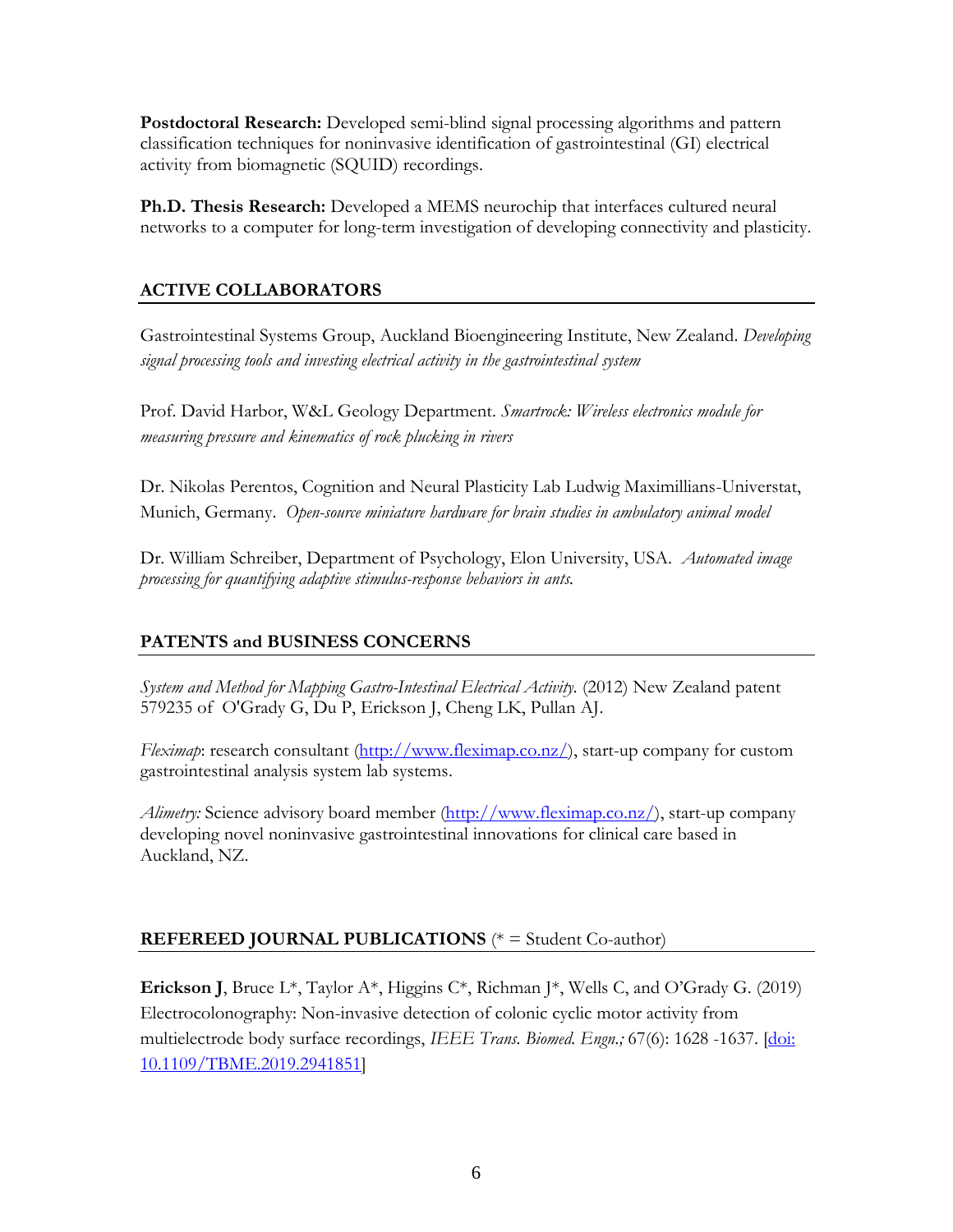O'Grady G, Angeli TR, Paskaranandavadivel N, **Erickson J**, Wells C, Gharibans AA, Cheng LK, and Du P. (2018) Methods for high-resolution electrical mapping in the gastrointestinal tract, *IEEE Rev. Biomed. Engn.*; 12: 287-302 [\[doi: 10.1109/RBME.2018.2867555\]](https://ieeexplore.ieee.org/document/8450068)

**Erickson J**, Hayes J<sup>\*</sup>, Bustamanate M<sup>\*</sup>, Joshi R<sup>\*</sup>, Rwagaju A<sup>\*</sup>, Paskaranandavadivel N, and Angeli TR. (2018) Intsy: a low-cost, open-source, wirelessly multi-channel bioamplifier system, *Physiol. Meas.*; 39: 035008. [\[doi: 10.1088/1361-6579/aaad51\]](https://iopscience.iop.org/article/10.1088/1361-6579/aaad51/meta)

Mayne T, Paskaranandavadivel N, **Erickson J**, O'Grady G, and Cheng LK. (2018) Improved visualization of gastrointestinal slow wave propagation using a novel wavefrontorientation interpolation technique, IEEE *Trans. Biomed Eng.*; 65(2):319-326. [\[doi:](https://ieeexplore.ieee.org/document/8078273)  [10.1109/TBME.2017.2764945\]](https://ieeexplore.ieee.org/document/8078273)

O'Grady G, Paskaranandavadivel N, Du P, Angeli T, **Erickson J**, Cheng LK. (2017) Correct techniques for extracellular recordings of electrical activity in gastrointestinal muscle, *Nature Reviews – Gastroenterology and Hepatology*; 14(6): 372. [\[doi: 10.1038/nrgastro.2017.15\]](https://www.nature.com/articles/nrgastro.2017.15)

Wang T, Du P, Angeli TR, Paskaranandavadivel N, **Erickson J**, Abell T, Cheng LK, and O'Grady G. (2017) Relationships between gastric slow wave frequency, velocity, and extracellular amplitude studied by a joint experimental-theoretical approach, *Neurogastroenterology and Motility*; 30(1):e13152. [\[doi: 10.1111/nmo.13152\]](https://onlinelibrary.wiley.com/doi/full/10.1111/nmo.13152)

**Erickson J,** Putney J<sup>\*</sup>, Hilbert  $D^*$ , O'Grady G, Cheng LK, and Angeli TR. (2016) Iterative Covariance-based Removal of Time-Synchronous Artifacts: Application to Gastrointestinal Electrical Recordings, IEEE *Trans. Biomed. Eng.* 63(11): 2262-2272. [\[doi: 10.1109/TBME.2016.2521764\]](https://ieeexplore.ieee.org/document/7393508)

Bradshaw L, Cheng LK, Chung E, Obioha CB, **Erickson J**, Gorman BL, Somarajan S, and Richards WO. (2016) Diabetic gastroparesis alters the biomagnetic signature of the gastric slow wave. *Neurogastroenterology and Motility*; 28(6): 837-848. [\[doi: 10.1111/nmo.12780\]](https://onlinelibrary.wiley.com/doi/full/10.1111/nmo.12780)

**Erickson J**, Bustamante M\*, Herrera M\*, Shingiro A\*, and Bowen T\*. (2015) Effective Stimulus Parameters for Directed Locomotion in Madagascar Hissing Cockroach Biobot. PLoS ONE 10(8): e0134348 [doi: [10.137/journal.pone.0134348\]](https://journals.plos.org/plosone/article?id=10.1371/journal.pone.0134348)

**Erickson J**, Velasco-Castedo R\*, Obioha CB, Angeli TA, Cheng LK, and O'Grady G. (2013) Automated Algorithm for GI Spike Burst Detection and Demonstration of Efficacy in Ischemic Small Intestine, *Ann. Biomed. Eng*; 41(10): 2215-2228. [\[doi: 10.1007/s10439-013-](https://link.springer.com/article/10.1007/s10439-013-0812-8) [0812-8\]](https://link.springer.com/article/10.1007/s10439-013-0812-8)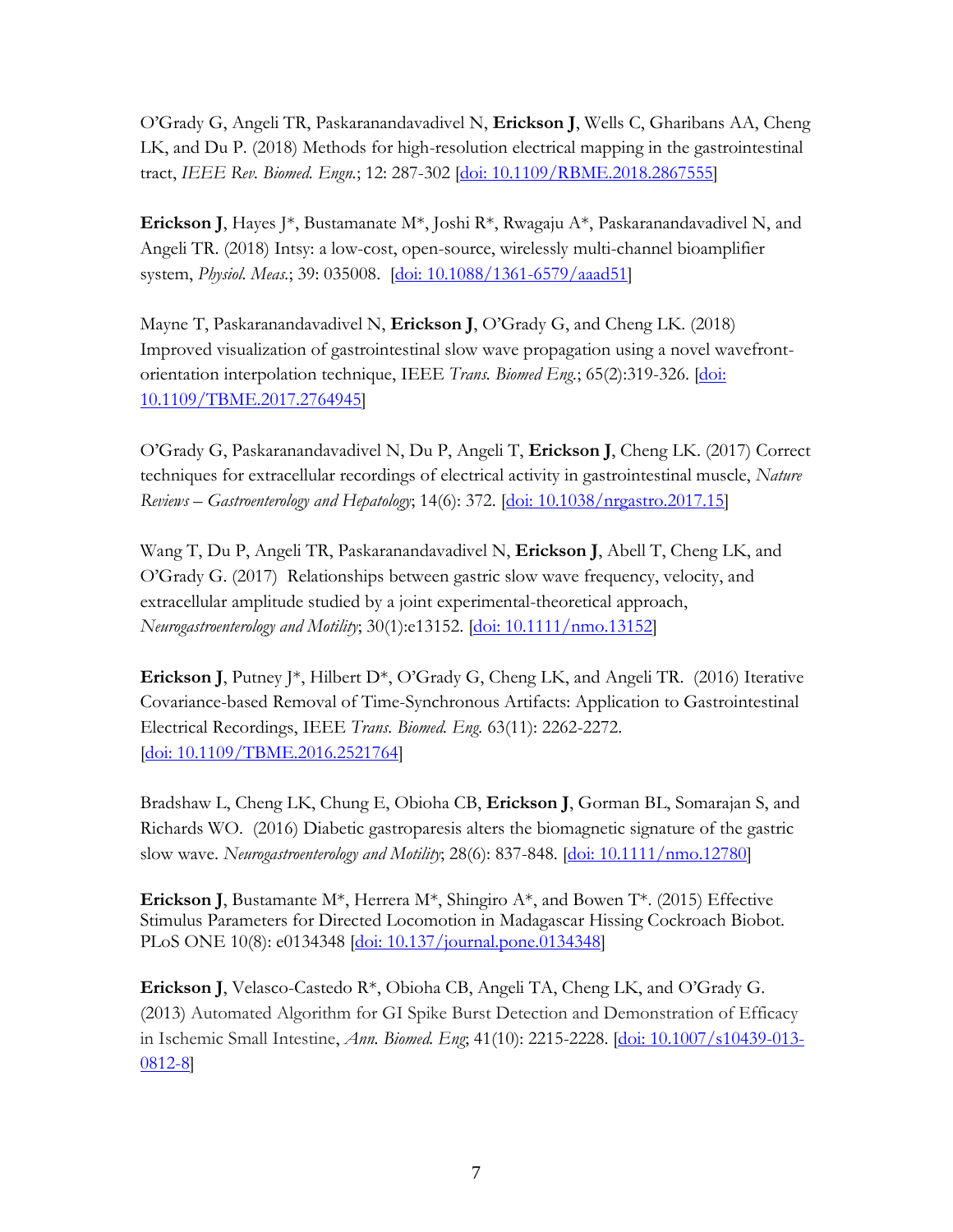**Erickson J,** Paskaranandavadivel N, and Bull S. (2013) Quantitative Analysis of Electrical Activity in the Gastrointestinal Tract, in Cheng LK, ed., *New Advances in Gastromotility Research*, Springer Science. [\[doi: 10.1007/978-94-007-6561-0\\_5\]](https://link.springer.com/chapter/10.1007/978-94-007-6561-0_5)

Obioha C, **Erickson J**, Suseela S, Hajri T, Chung E, Richards W, Bradshaw LA. (2013) Effect of Body Mass Index on the sensitivity of Magnetogastrogram and Electrogastrogram. *J. Gastroenterology and Hepatology Research*; 2(4): 512-518. [\[doi: 10.6051/j.issn.2224-](http://www.ghrnet.org/index.php/joghr/article/view/350) [3992.2013.02.244\]](http://www.ghrnet.org/index.php/joghr/article/view/350)

Angeli TR, O'Grady G, Paskaranandavadivel N, **Erickson J**, Du P, Pullan AJ, Bissett I, and Cheng LK. (2013) Experimental and Automated Techniques for High-Resolution Electrical Mapping of Small Intestine Slow Wave Activity. *J. Neurogastroenterology and Motility*, 19(2):179- 191. [\[doi: 10.5056/jnm.2013.19.2.179\]](http://www.jnmjournal.org/journal/view.html?doi=10.5056/jnm.2013.19.2.179)

Yassi R, O'Grady G, Paskaranandavadivel N, Du P, Angeli TR, Cheng LK, and **Erickson J** (2012) The Gastric Electrical Mapping Suite (GEMS): Software for analyzing and visualizing high-resolution (multi-electrode) recordings in spatiotemporal detail. *BMC Gastroenterology* 12(60). [\[doi: 10.1186/1471-230X-12-60\]](https://bmcgastroenterol.biomedcentral.com/articles/10.1186/1471-230X-12-60)

**Erickson J**, O'Grady G, Du P, Egbuji, JE, Pullan AJ, and Cheng LK. (2011) Automated Gastric low wave cycle partitioning and visualization for high-resolution activation time maps. *Ann. Biomed. Eng*. 39(1): 469-483 [\[doi: 10.1007/s10439-010-0170-8\]](https://link.springer.com/article/10.1007/s10439-010-0170-8)

**Erickson J**, O'Grady G, Du P, Obioha C, Qiao W, Richards WO, Bradshaw LA, Pullan AJ, and Cheng LK. (2010) Falling-Edge, Variable Threshold (FEVT) Method for the Automated Detection of Gastric Slow Wave Events in High-Resolution Serosal Electrode Recordings. *Ann. Biomed. Eng*. 38(4): 1511-1529 [\[doi: 10.1007/s10439-009-9870-3\]](https://link.springer.com/article/10.1007/s10439-009-9870-3)

**Erickson J**, Obioha C, Bradshaw LA., Goodale A, and Richards WO. (2009) Detection of Small Bowel Slow-Wave Frequencies From Noninvasive Biomagnetic Measurements. IEEE *Trans. Biomed. Eng.* 56(9): 2181-9. [\[doi: 10.1109/TBME.2009.2024087\]](https://ieeexplore.ieee.org/document/5061638)

**Erickson J**, Tooker A, Tai Y-C, and Pine J. (2008) The Neurochip: a parylene-based microdevice for non-invasive probing of cultured neural network connectivity at the single neuron level. *J. Neurosci. Meth.* 175(1): 1-16. [\[doi:10.1016/j.jneumeth.2008.07.023\]](https://www.sciencedirect.com/science/article/pii/S0165027008004482)

# **CONFERENCE PROCEEDINGS** (\* = Student Co-author)

**Erickson J,** Reed .\*, Wharton J\*, Thapa U\*, Robey J\*, Shrestha R\*. (2020) Open-source 128-channel Bioamplifier Module for Ambulatory Monitoring of Gastrointestinal Electrical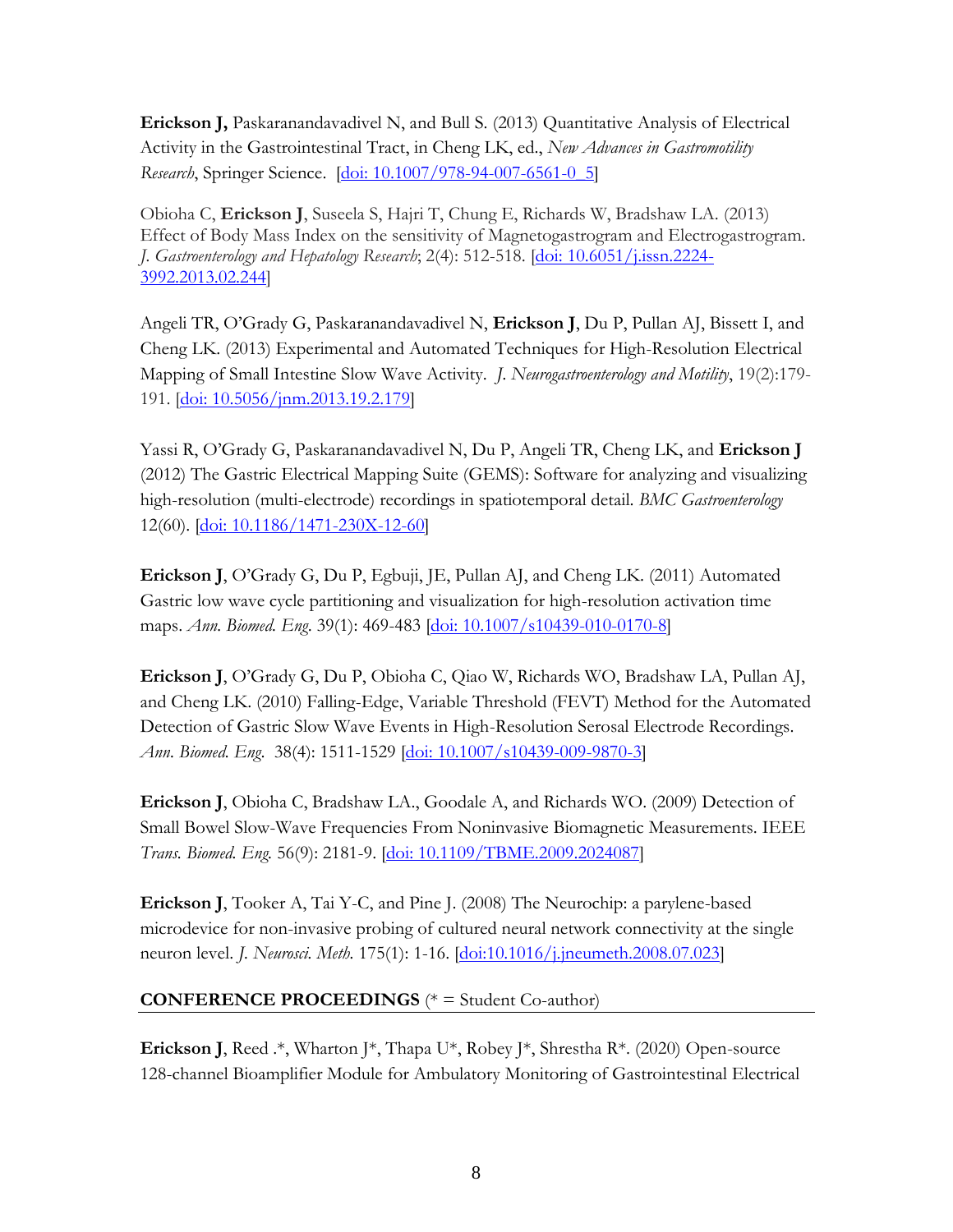Activity, *Conf. Proc. IEEE-EMBS* 2020, 4429-4432. [doi: [10.1109/EMBC44109.2020.9175582\]](https://ieeexplore.ieee.org/document/9175582)

Neely L\*, Gaiennie J\*, Noble N\*, and **Erickson J.** (2016) Stingray-inspired robot with simply actuated intermediate motion. *Proc SPIE 9797, Bioinspiration, Biomimetics and Bioreplication*, 2016. [\[doi: 10.1117/12.2219494\]](https://www.spiedigitallibrary.org/conference-proceedings-of-spie/9797/97970U/Stingray-inspired-robot-with-simply-actuated-intermediate-motion/10.1117/12.2219494.short?SSO=1)

Putney J\*, O'Grady G, Angeli TA, Paskaranandavadivel N, Cheng LK, **Erickson J**, Du P. (2015) Determining the efficient inter-electrode distance for high-resolution mapping using mathematical model of human gastric dysrhythmias. *Conf. Proc. IEEE-EMBS* 2015 [doi: 10.1109/EMBC.2015.7318642]

Paskaranandavadivel N, Du P, **Erickson J**, O'Grady G, Cheng LK. (2015) Extending the automated gastrointestinal analysis pipeline: Removal of invalid slow wave marks in gastric serosal recordings *Conf. Proc. IEEE-EMBS* 2015. [doi: 10.1109/EMBC.2015.7318763]

**Erickson J**, Engel E\*, Strickland K\*, Wasden WA\*, and Overholtzer J. (2014) Microbiological and Economic Assessment of Ceramic Pot Filters Used Long-Term in Households in San Pedro La Laguna, Guatemala. *World Environmental and Water Resources Congress 2014*: 1617-1626 [doi: 10.1061/9780784413548.160]

**Erickson J.** (2012) New course in bioengineering and bioinspired design. *Biomed Sci Instrum.*, 48:96-103 [PMID: 22846270]

Giampalmo S\*, Absher B\*, Bourne WT\*, Steves L\*, Vodenski V\*, O'Donnell P\*, and **Erickson J.** (2011) Generation of Complex Motor Patterns in American Grasshopper Via Current-Controlled Thoracic Electrical Interfacing. *Conf. Proc. IEEE-EMBS* 2011, 1275 - 1278. [doi: [10.1109/IEMBS.2011.6090300](http://dx.doi.org/10.1109/IEMBS.2011.6090300)]

Angeli TR, O'Grady G, **Erickson J**, Du P, Paskaranandavadivel N, Bissett IP, Cheng LK, and Pullan AJ. (2011) Mapping Small Intestine Bioelectric Activity Using High-Resolution Printed Circuit-Board Electrodes. *Conf. Proc. IEEE-EMBS* 2011, 4951 – 4954. [doi:10.1109/IEMBS.2011.6091227]

**Erickson J**. (2010) Volage-controlled stimulation pulses may be lethal. *Conf Proc 7th International Meeting on Substrate-Integrated Multi Electrode Arrays*, Reutlingen, Germany, July 2010, 214-215.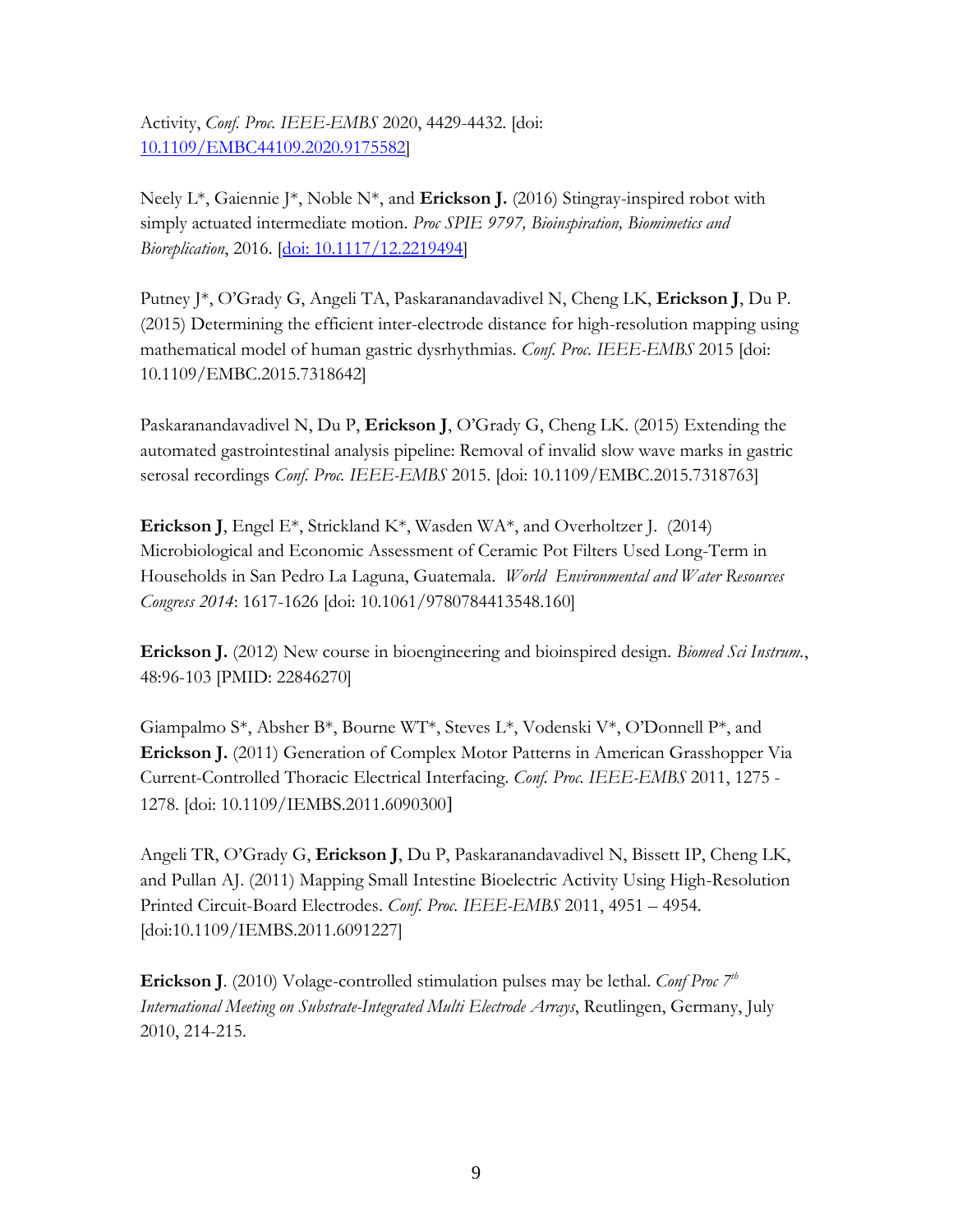**Erickson J**, Tooker A, Tai Y-C, and Pine J. (2008) First Network Studies with the Caged-Neuron Multielectrode Array. *Conf Proc 6th International Meeting on Substrate-Integrated Multi Electrode Arrays*. Reutlingen, Germany, July 2008, 287-289.

**Erickson J**, Obioha C, Goodale A, Bradshaw LA, and Richards WO. (2008) Noninvasive Detection of Small Bowel Electrical Activity from SQUID Magnetometer Measurements using SOBI. *Proc. IEEE-EMBS* 2008, Vancouver, B.C., pp 1871-1874. [doi:10.1109/IEMBS.2008.4649550]

Tooker A., **Erickson J**., Chow G., Tai Y-C., and Pine J. (2006) Parylene neurocages for electrical stimulation on silicon and glass substrates. *Conf. Proc. IEEE Eng Med Biol Soc. 2006*. vol. 1: 4322-5. [doi:10.1109/IEMBS.2006.260472]

**Erickson J**, Tooker A, Tai Y-C, and Pine J. (2006) Progress on the Caged-Neuron MEA Project. *Conf Proc 5th International Meeting on Substrate-Integrated Multi Electrode Arrays*., Reutlingen, Germany, July 2006, pp. 192-193.

Tooker A, Meng E, **Erickson J**, Tai Y-C, and Pine J. (2005) Biocompatible parylene neurocages. Developing a robust method for live neural network studies. *IEEE Eng Med Biol Mag. 20053 Nov-Dec; 24(6)*: 30-33*.* [doi: 10.1109/MEMB.2005.1549727]

Tooker A, Meng E, **Erickson J**, Tai Y-C, and Pine J. (2004) Development of biocompatible parylene neurocages, Conf. Proc. IEEE-EMBS, San Francisco, September 2004, 4:2542- 2545. [doi: 10.1109/IEMBS.2004.1403731]

Tooker A, **Erickson J**, Tai Y-C, and Pine J. (2004) Robust and biocompatible neurocages Proceedings, MicroTAS, Malmo, Sweden, September 2004.

**Erickson J**, Tooker A, and Pine, J. (2004) Caged neuron multielectrode array, Proceedings *Conf Proc 4th International Meeting on Substrate-Integrated Multi Electrode Arrays*., Reutlingen, Germany, July 2004, pp. 52-53.

Meng, E, Tai Y-C, **Erickson J**, and Pine J. (2003) Parylene Technology for Mechanically Robust Neuro-cages. Proceedings, MicroTAS, Squaw Valley, CA, October 2003.

# **CONFERENCE ABSTRACTS**

Colavita M\*, Witherell H\*, **Erickson J**, and Schreiber W. (2019) Measurement of Discrete Behaviors in Ants Using Spatially Averaged Intensity Gradients. *Society for Integrate and Comparative Biology Annual Meeting*, Tampa, FL, Jan 2019.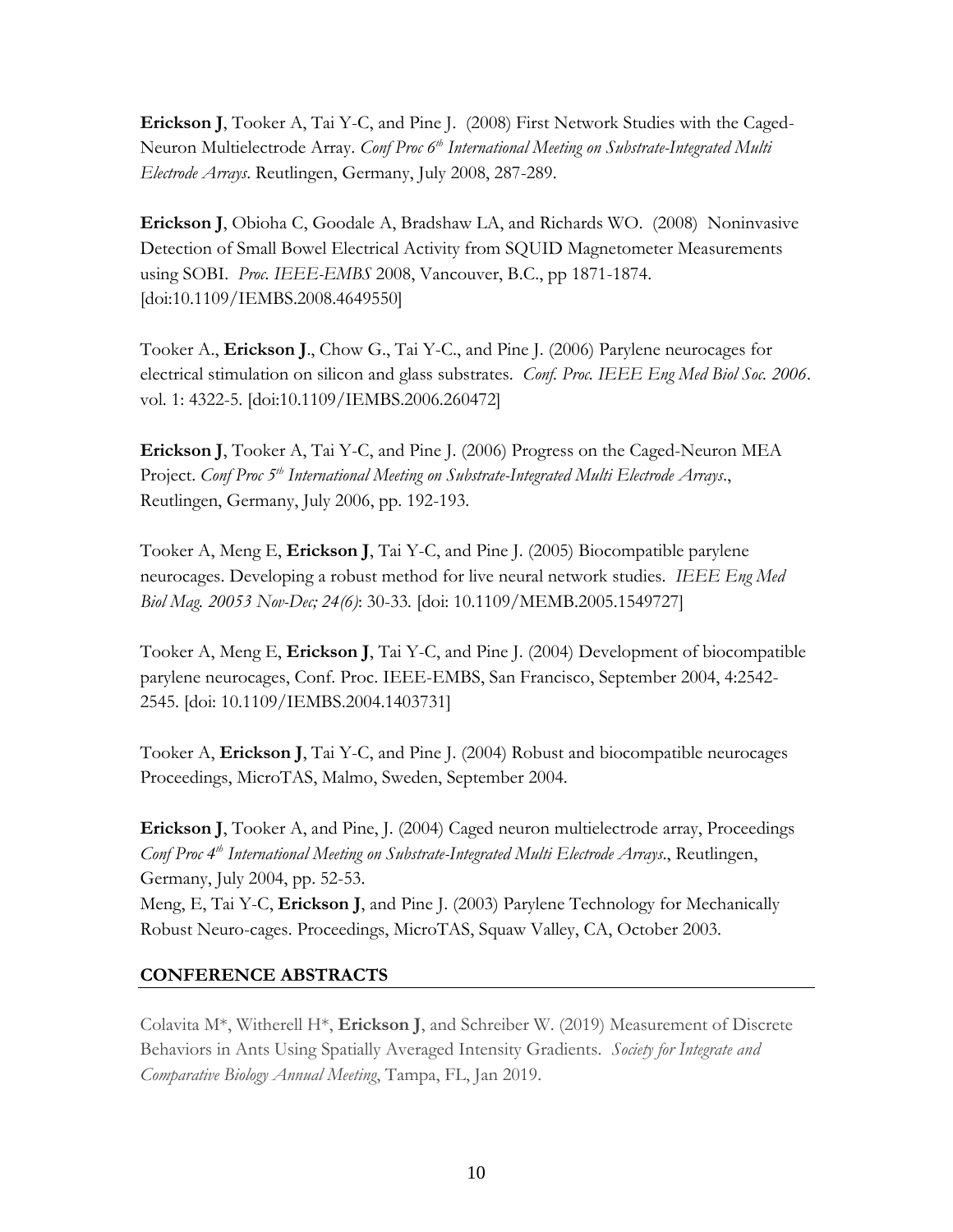Calder S, **Erickson J**, O'Grady G, Cheng LK, Du P. (2018) Wave front tracking and velocity profiling of EGG signatures. *Digestive Diseases Week – international Gastrointestinal Electrophysiology Society Meeting*, Washington, DC, June 2, 2018.

Putney J\*, Hayes J\*, **Erickson J**, and Angeli T. (2016) The Quantification of Slow Wave Behavior after Induction of Intestinal Ischemia in a Porcine Model. *Conf. Proc. IEEE-EMBS* 2016, Orlando, FL.

**Erickson J**, Thomas A\*, Strickland K\*, and Barnes A\*. Iterative Gaussian mixture model splitting of multimodal PSTH for studying activity dependent changes in cultured network connectivity. *Society for Neuroscience*, San Diego CA, Nov 2013.

**Erickson J**. (2012). Electrical Circuits for Bioinspired Applications. *American Association of Physics Teachers: Beyond the First Year Laboratory Courses*, Philadelphia, PA, July 24-27, 2012.

Riffle O\*, Stirling B\*, **Erickson J.** (2011) Functional Consequences of Chronic Electrical Stimulation on Cultured Neural Networks. *Society for Neuroscience*, Washington DC, Nov 2011.

Yassi R, O'Grady G, Cheng LK, and **Erickson J**. (2011) The Gastric Electrical Mapping Suite (GEMS): Software for analyzing and visualizing gastrointestinal multi-electrode recordings. *Digestive Diseases Week* (1030948), Chicago, IL, May 7 – 10 (Invited oral presentation, top 10% of abstracts)

**Erickson J**, O'Grady G, Du P, Pullan AJ, and Cheng LK. (2010) "Automated Event Detection and Activation Mapping for High Resolution Gastric Slow Wave Recordings." *Digestive Diseases Week*, New Orleans, May 2010.

Goodale A, **Erickson J**, Obioha C., Irimia A, Williams B., Bradshaw LA, and Richards WO. (2008) Partial Mesenteric Ischemia Alters Biomagnetic Slow Wave. Conference Proceedings: *Digestive Diseases Week*, San Diego, 2008 (W1289).

**Erickson J,** Tooker A, Tai Y-C, and Pine J. (2007) Caged neuron multi-electrode array: a new tool for probing connectivity in cultured neural networks. *Society for Neuroscience*, San Diego, CA, Nov 2007.

**Erickson J,** Tooker A, Tai Y-C, and Pine J. (2005) Caged neuron multi-electrode array: a new generation of neurochip. *Society for Neuroscience*, Washington, DC, Nov 2007.

# **HONORS AND AWARDS**